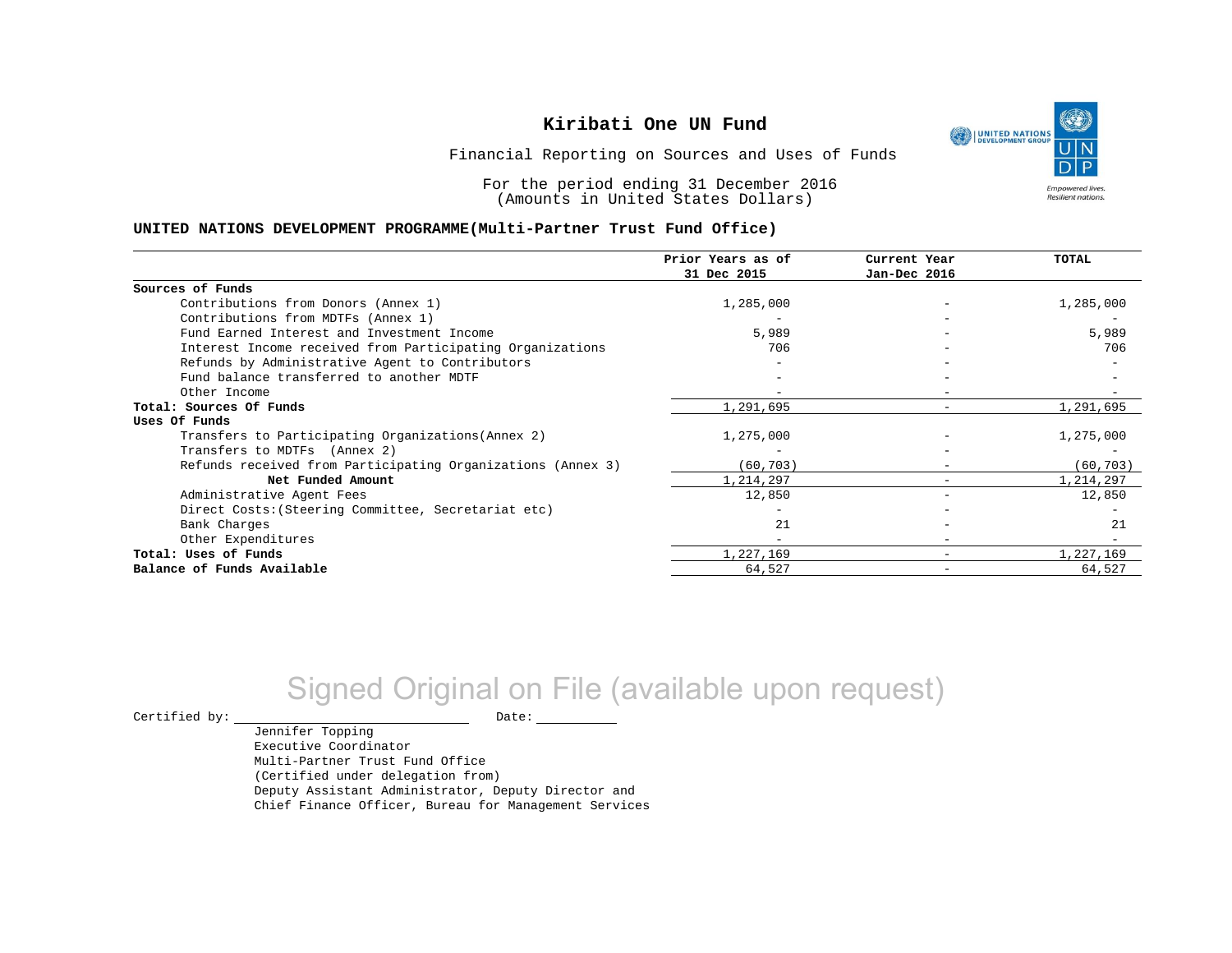

Financial Reporting on Sources and Uses of Funds

For the period ending 31 December 2016 (Amounts in United States Dollars)

### **UNITED NATIONS DEVELOPMENT PROGRAMME(Multi-Partner Trust Fund Office)**

**Annex - 1: Contributions**

|                             | Prior Years as of | Current Year             | TOTAL     |
|-----------------------------|-------------------|--------------------------|-----------|
|                             | 31 Dec 2015       | Jan-Dec 2016             |           |
| From Contributors           |                   |                          |           |
| Expanded DaO Funding Window | 1,285,000         | $\overline{\phantom{0}}$ | l,285,000 |
| Total: Contributions        | 1,285,000         | $-$                      | 1,285,000 |

# Signed Original on File (available upon request)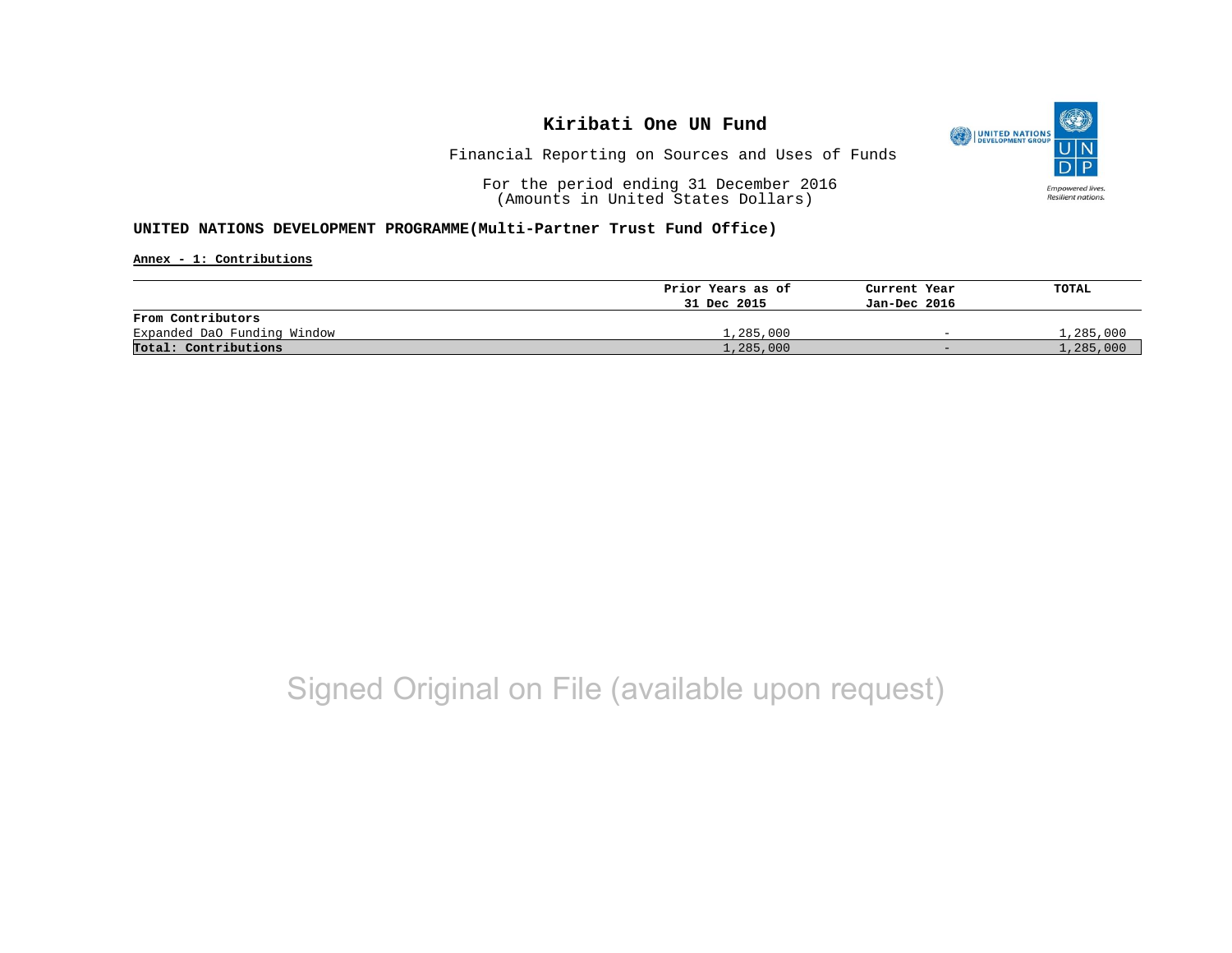

Financial Reporting on Sources and Uses of Funds

For the period ending 31 December 2016 (Amounts in United States Dollars)

### **UNITED NATIONS DEVELOPMENT PROGRAMME(Multi-Partner Trust Fund Office)**

**Annex - 2: Transfers**

|                                | Prior Years as of | Current Year             | TOTAL     |
|--------------------------------|-------------------|--------------------------|-----------|
|                                | 31 Dec 2015       | Jan-Dec 2016             |           |
| To Participating Organizations |                   |                          |           |
| ILO                            | 49,500            | $\overline{\phantom{a}}$ | 49,500    |
| UNDP                           | 226,464           | $\overline{\phantom{a}}$ | 226,464   |
| UNESCO                         | 90,741            | $\overline{\phantom{m}}$ | 90,741    |
| UNFPA                          | 447,436           | $\overline{\phantom{a}}$ | 447,436   |
| UNICEF                         | 295,129           | $\overline{\phantom{m}}$ | 295,129   |
| UNWOMEN                        | 113,260           | $\overline{\phantom{a}}$ | 113,260   |
| WHO                            | 52,470            | $\overline{\phantom{a}}$ | 52,470    |
| Total Transfers                | 1,275,000         | $\qquad \qquad -$        | 1,275,000 |

# Signed Original on File (available upon request)